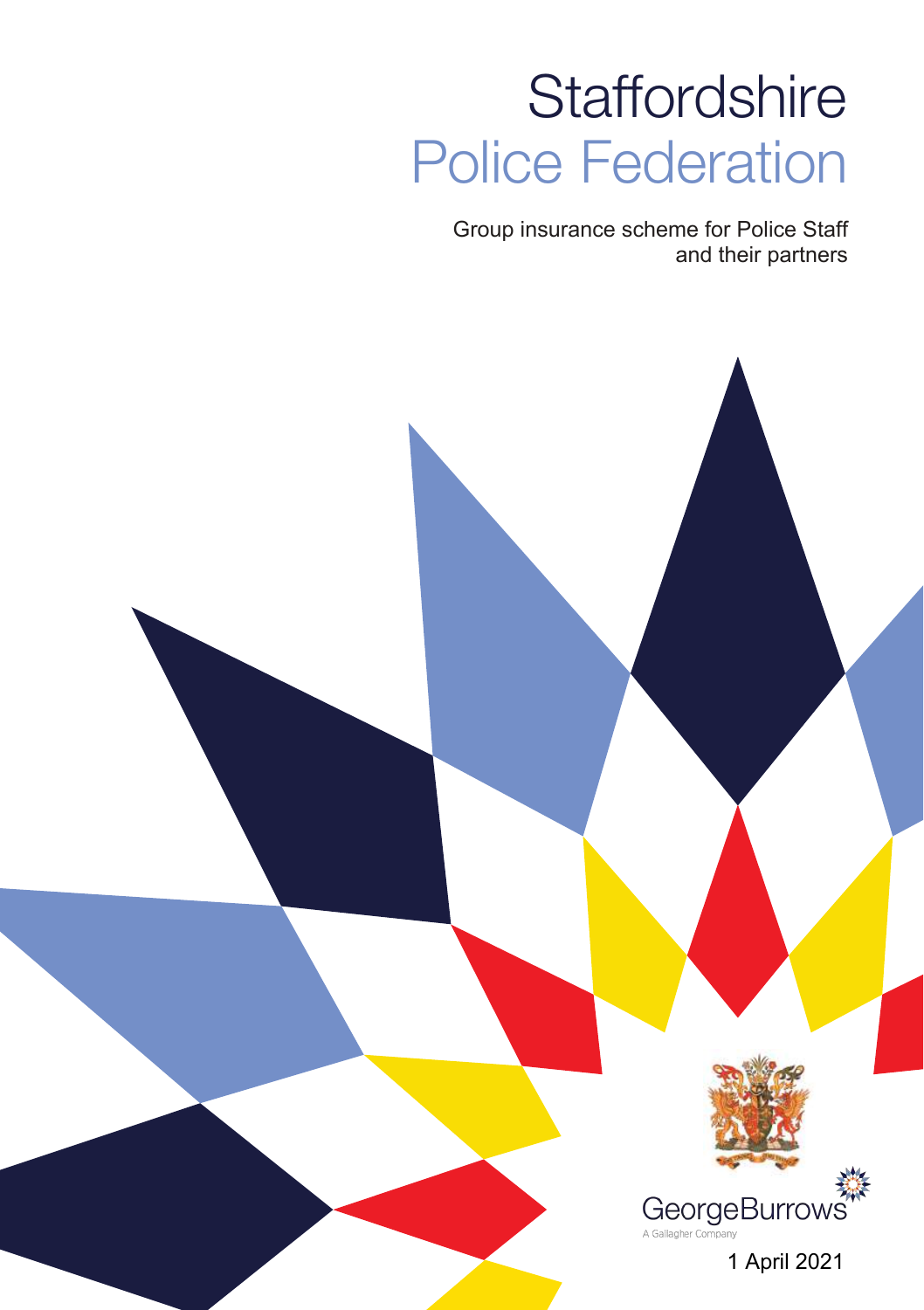Staffordshire Police Staff Group Insurance Scheme

# Useful contacts

**Federation Office**

Tel: 01785 242215 Email: info@staffordshire.polfed.org

**RAC Breakdown Assistance** (Reference X807)

> Tel (UK): 0330 159 0277 Tel (Europe): 00 33 472 43 52 55

### **Best Doctors**

Tel: 0800 085 6605 Web: www.askbestdoctors.com

### **George Burrows**

 Tel: 01403 327719 Email:info@georgeburrows.com Web: george\_burrows@ajg.com

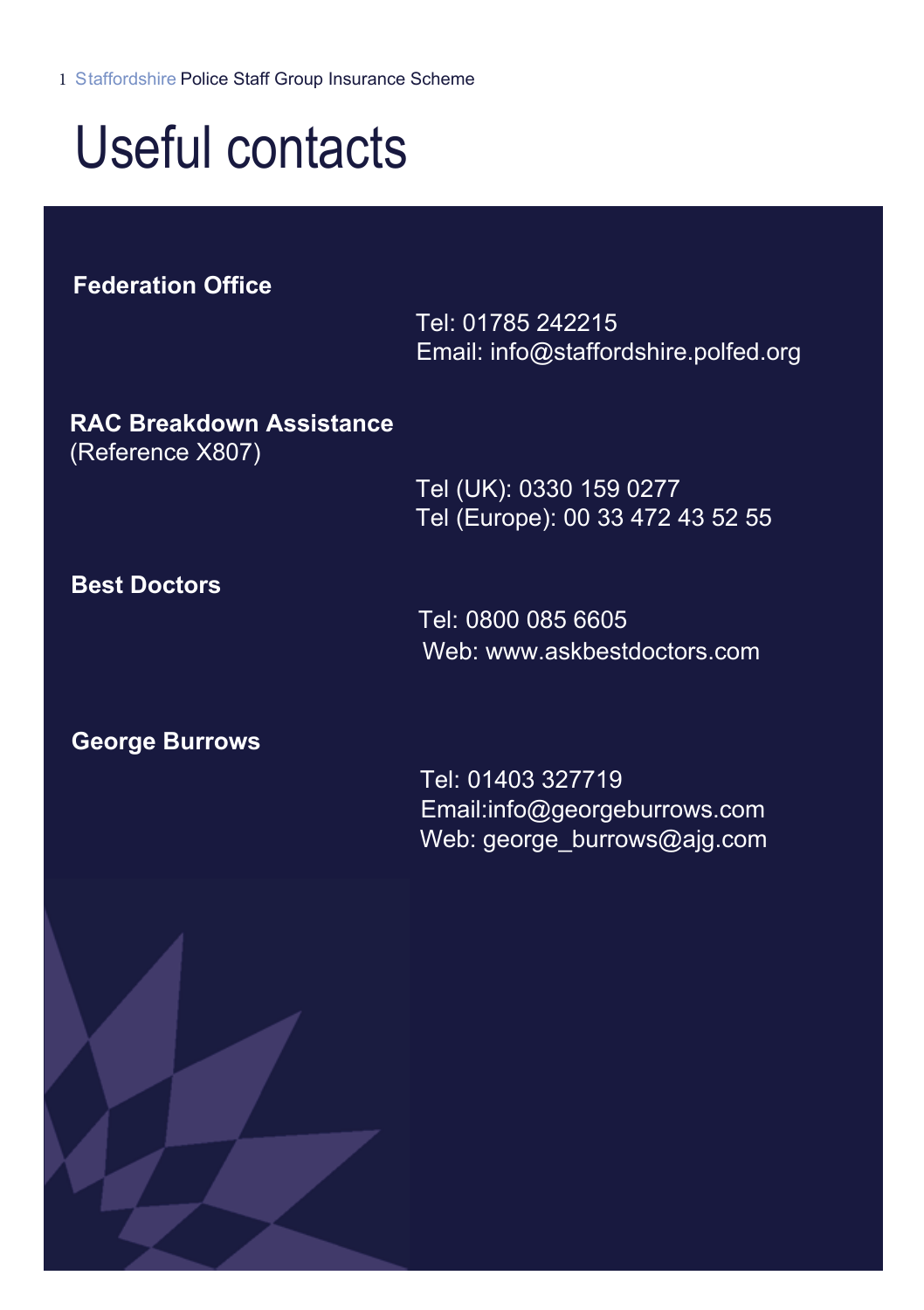# Schedules of benefits

| Employee (under age 70)                                                                                                                                                            | <b>Benefits</b>                         |  |
|------------------------------------------------------------------------------------------------------------------------------------------------------------------------------------|-----------------------------------------|--|
| <b>Life Assurance</b><br>Advance of benefit on terminal prognosis (age 68 and under)<br>Child Death Grant (aged between 6 months and 17 years)                                     | £50,000<br>20% of sum assured<br>£3.000 |  |
| <b>Best Doctors Service</b> (Children up to age 21, 25 if in full time education)                                                                                                  | <b>Family cover</b>                     |  |
| <b>Critical Illness Insurance</b><br>Child Critical Illness cover (aged between 30 days and 18 years, under<br>22 years if still in full time education)<br><b>RED ARC Service</b> | £5,000<br>£1.000<br>Included            |  |
| <b>Personal Accident Benefits</b><br>(See table on page 7 for summary of benefits provided)                                                                                        | <b>Member only</b>                      |  |
| <b>Sickness Benefit</b> (per week, up to 52 weeks)                                                                                                                                 | £50                                     |  |
| RAC Motor Breakdown Assistance (UK & European)                                                                                                                                     | <b>Member only</b>                      |  |
| <b>Calendar monthly premium:</b>                                                                                                                                                   | £12.18*                                 |  |
| *The premium includes Insurance Premium Tax (IPT) and the Federation's administration fee                                                                                          |                                         |  |

| Partner (under age 70)                                                                    | <b>Benefits</b>               |  |
|-------------------------------------------------------------------------------------------|-------------------------------|--|
| <b>Life Assurance</b><br>Advance of benefit on terminal prognosis (age 68 and under)      | £25,000<br>20% of sum assured |  |
| RAC Motor Breakdown Assistance (UK & European)                                            | <b>Member only</b>            |  |
| <b>Calendar monthly premium:</b>                                                          | £5.67 $*$                     |  |
| *The premium includes Insurance Premium Tax (IPT) and the Federation's administration fee |                               |  |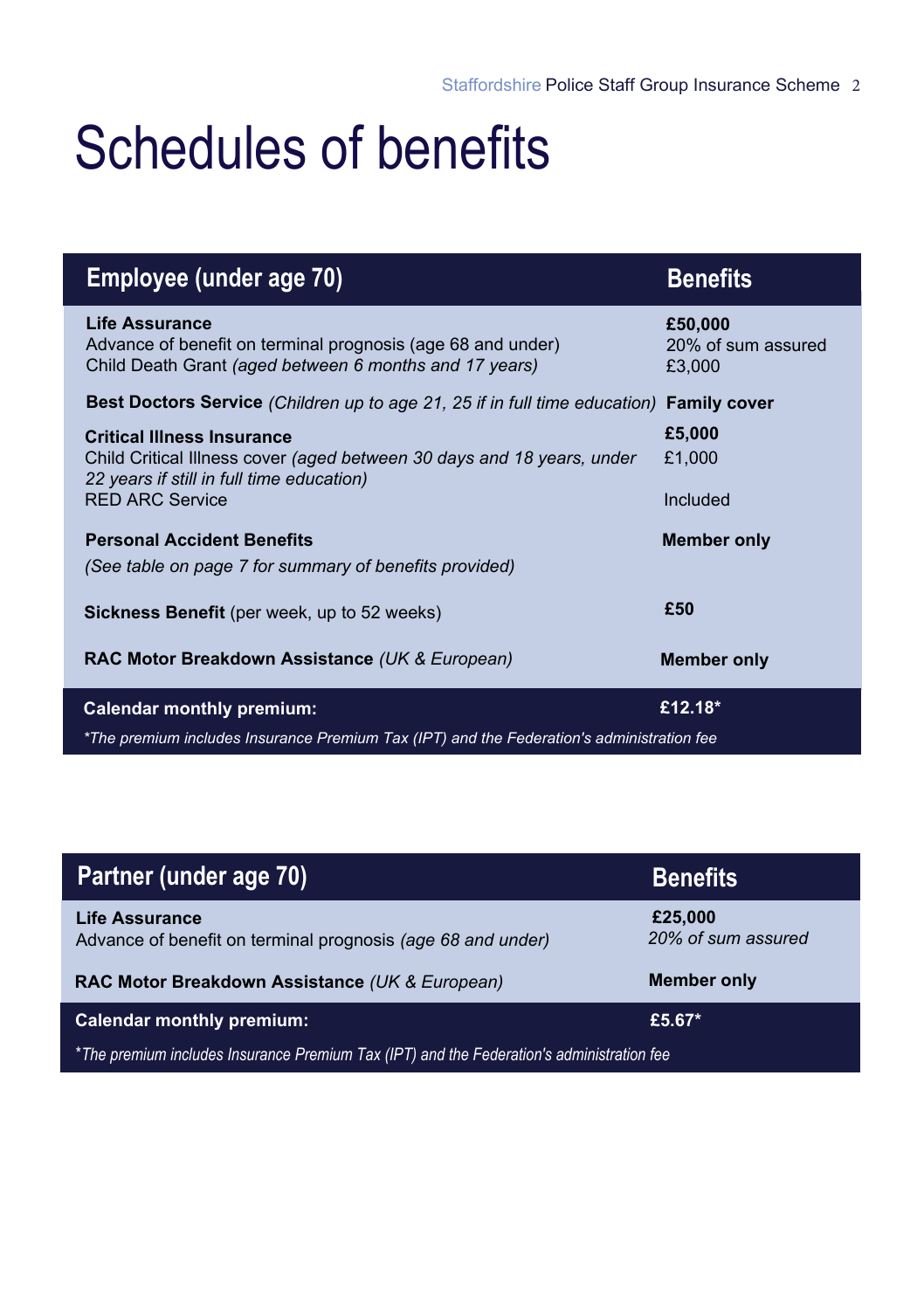# Important information

**Please take time to read through this booklet. It is not a policy document, it is a summary outlining the cover and services included in the scheme. Full details of cover, including the limitations, exclusions, and the terms and conditions can be found in the policy wordings which are available from the Federation and should be read carefully.**

We offer a non-advised product which means we can't give you a personal recommendation in respect of this scheme but can outline the features and benefits so you can decide whether the cover suits your needs. This scheme meets the demands and needs of those who wish to provide protection for the circumstances outlined in this booklet at the levels described in the schedules.

### **Joining the scheme**

- 1. Employees may join the scheme provided they are under age 60, actively at work, and have not been absent from work due to ill-health or injury at any time during the eight weeks preceeding the application to join.
- 2.**Partners** may join the scheme at the same time as a new employee or within three months of either marrying or qualifying as an employee's partner\*. Partners who wish to join at any other time may do so provided they are able to satisfy the Health Declaration detailed in the applicable partner application form. **Partner cover will cease immediately an employee leaves the scheme or when the employee or the partner attain age 70, whichever happens first.**

*\*Definition of partner - a partner is defined as your legal spouse or civil partner. If you are not married or you do not have a civil partner, a person who is co-habiting with you and has done so for at least six months prior to joining the scheme and is financially dependant or interdependent with you.*

### **Payment of premiums**

Premiums are collected monthly by salary/pension deduction unless alternative arrangements have been agreed. Monthly subscription payments must be maintained in order to remain a member of the scheme and to qualify for benefits.

### **Career breaks, maternity leave, secondment or living overseas**

Prior to any of the above applying you will need to contact the Federation to discuss whether cover can continue and to arrange premium payment throughout the applicable period.

### **Transfer, resignation or dismissal**

Employees who transfer to another force, resign or are dismissed from the police service are not eligible to remain in the scheme and all cover, including partner membership, will cease.

### **Retirement from the Police Service**

All cover, including partner membership, ceases upon retirement from the police service.

### **How to cancel your cover**

In the event that you need to cancel your cover, **please notify the Staffordshire Police Federation in writing**: Staffordshire Police, Federation Office, Hearn Court, Rising Brook, Stafford ST17 9ON

### **How to make a claim**

Unless otherwise specified in this booklet please **contact the Staffordshire Police Federation on: 01785 242215 to make a claim** . Claims should be reported as soon as practicable and, if possible, within 30 days of the incident/diagnosis. The onus is on the member to notify a claim, it is not the responsibility of the Federation to make a member aware of their entitlement to claim.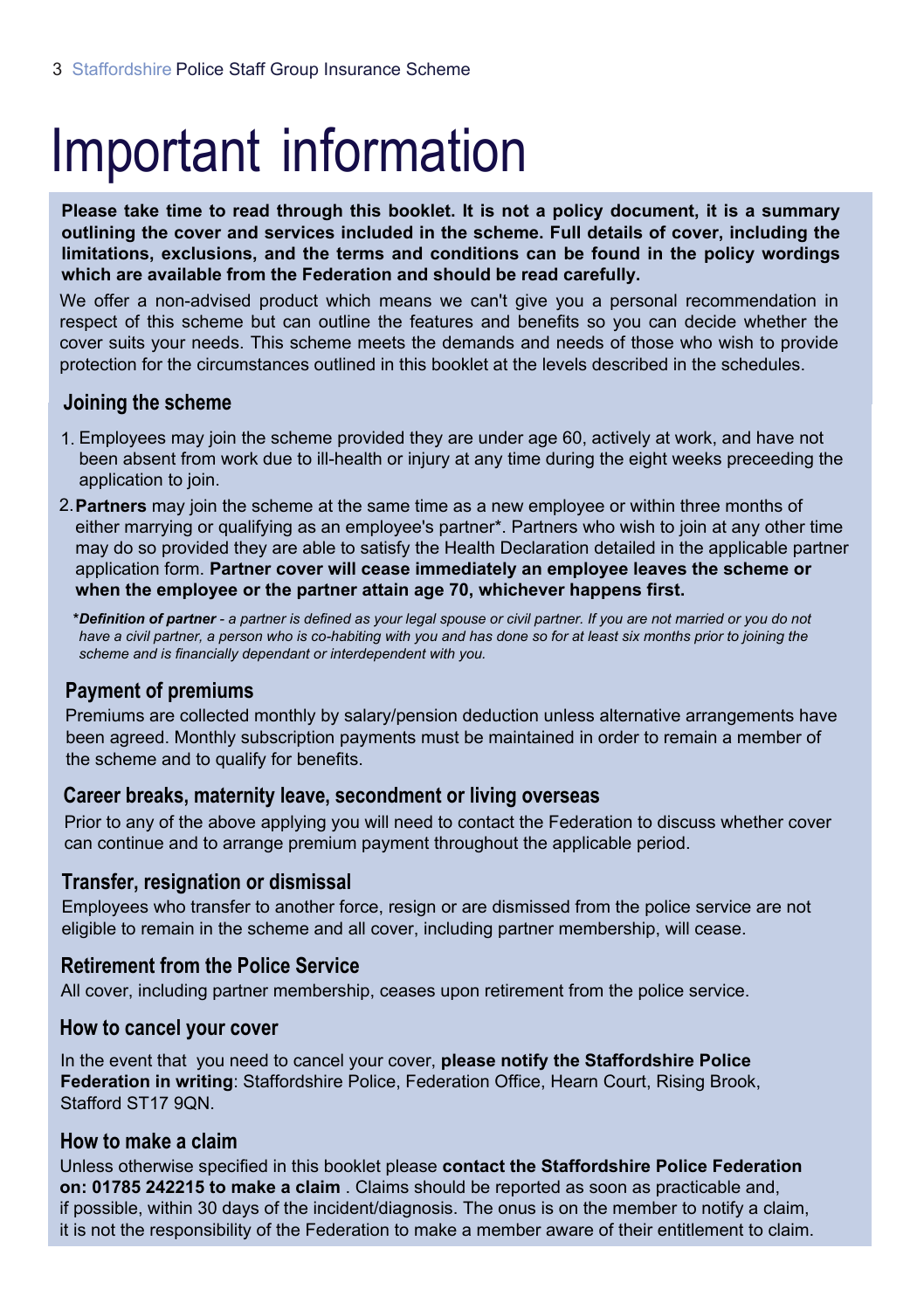# Scheme benefits

This section gives a brief explanation of the benefits included in the scheme. Full details of cover, terms and conditions can be found in the policy wordings which are available from the Staffordshire Police Federation, and take precedence.

## Life assurance

Life assurance benefit is payable on the death, by any cause, of the member or their subscribing partner **up to the age of 70 years.** 

The payment is made to the 'Trustees of the Staffordshire Police Federation' and the money is then dispersed by the Trustees under the terms of the "Trust Deed" which would normally be the member's chosen beneficiary. This means that the benefit does not form part of the member's estate and is not, under current legislation, subject to inheritance tax. It is therefore important to keep the beneficiary details up to date.

### **Terminal illness benefit**

If a member under the age of 69 is diagnosed as having an illness or injury from which he or she is expected to die within 12 months, they may apply for an advance of 20% of the life assurance benefit. The amount advanced will be deducted from the settlement on death.

### **Child death grant**

This benefit is paid upon the death of a dependent child aged between six months and 17 years.

### **24 hour telephone helplines**

Bereavement counselling: **0800 912 0826** - confidential support with unlimited telephone access. Probate advice: **0808 164 3079** - specialist legal advice on all aspects of obtaining probate.

### Best Doctors

The Best Doctors service provides the reassurance of a confidential expert second medical opinion if a member, partner or their resident dependent children up to age 21 (25 if still in full time education) are facing a worrying medical condition.

Best Doctors work in conjunction with the patient and their doctor to ensure diagnosis and treatment are correct, providing an independent and comprehensive assessment report. They work with a worldwide panel of specialists.

Unlimited access to the Member Care centre is included, providing a confidential telephone based helpline, which is available 24 hours a day, 7 days a week, throughout the year.

### Call: **0800 085 6605** for Best Doctors medical support.

Or visit: **www.askbestdoctors.com** for healthcare advice and the Best Doctors video library, with over 300 colour videos giving detailed explanations about medical conditions, treatments and testing.

Please note: Best Doctors services are not available in respect of mental health related conditions.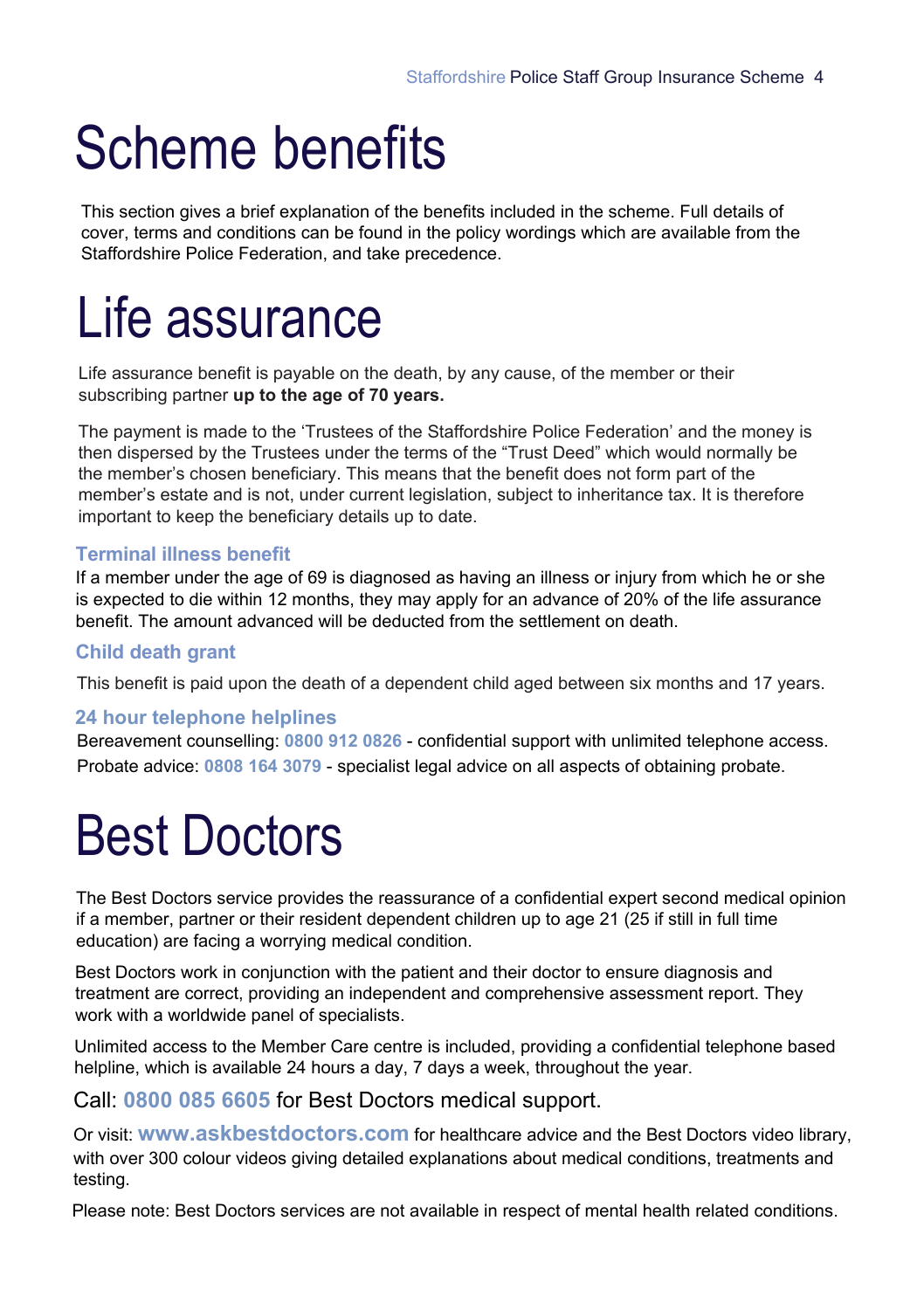## Critical illness

The scheme benefits will be payable if a police employee or their child (aged between 30 days and 18 years, or under age 22 if in full time education) suffers from an insured illness and survives for more than 14 days from the date of diagnosis or surgery.

**Insured illnesses\***

- Alzheimers Disease *resulting in permanent symptoms*
- Aorta Graft Surgery *for disease*
- Aplastic Anaemia *with permanent bone marrow failure*
- Bacterial Meningitis *resulting in permanent symptoms*
- Balloon Valvuloplasty
- **Benign Brain Tumour** *resulting in permanent symptoms*
- Benign Spinal Cord Tumours
- Blindness *permanent and irreversible*
- Cancer *excluding less advanced cases*
- Cardiac Arrest
- Cardiomyoptahy *of specified severity*
- Coma *resulting in permanent symptoms*
- Coronary Artery Bypass Grafts *with surgery to divide the breastbone*
- Creutzfeldt-Jakob Disease *resulting in permanent symptoms*
- Deafness *permanent and irreversible*
- Dementia/Pre-senile Dementia *resulting in permanent symptoms*
- Encephalitis *resulting in permanent symptoms*
- Heart Attack *of specified severity*
- Heart Valve Replacement or Repair *with surgery to divide the breastbone*
- HIV Infection *contracted in the EU, Channel Islands or Isle of Man from a blood transfusion, physical assault or at work*
- Kidney Failure *requiring dialysis*
- Liver Failure *irreversible*
- Liver Failure *irreversible*
- Loss of Hands or Feet *permanent physical severance*
- Loss of Independent existence *permanent and irreversible*
- Loss of Speech *permanent and irreversible*
- Major Organ Transplant
- Motor Neurone Disease *resulting in permanent symptoms*
- Multiple Sclerosis *with persisting symptoms*
- Open Heart Surgery *with surgery to divide the breastbone*
- Paralysis of Limbs *total and irreversible*
- Parkinson's Disease *resulting in permanent symptoms*
- Primary Pulmonary Hypertension *of specified severity*
- Progressive Supranuclear Palsy *resulting in permanent symptoms*
- Pulmonary Artery Surgery *with surgery to divide the breastbone*
- Respiratory Failure *resulting in breathlessness even at rest*
- Rheumatoid Arthritis *of specified severity*
- Stroke *resulting in permanent symptoms*
- Systemic Lupus Erythematous (SLE)
- **•** Terminal Illness
- Third Degree Burns *covering at least 20% of the body surface area*
- Traumatic Head Injury *resulting in permanent symptoms*
- *\*A pre-existing condition exclusion applies together with other terms and conditions.*

Full details including the limitations, exclusions, terms and conditions can be found in the policy wording, which should be read carefully.

Claims must be submitted within 90 days of the date of diagnosis.

Cover ceases on retirment or at age 70, whichever happens first.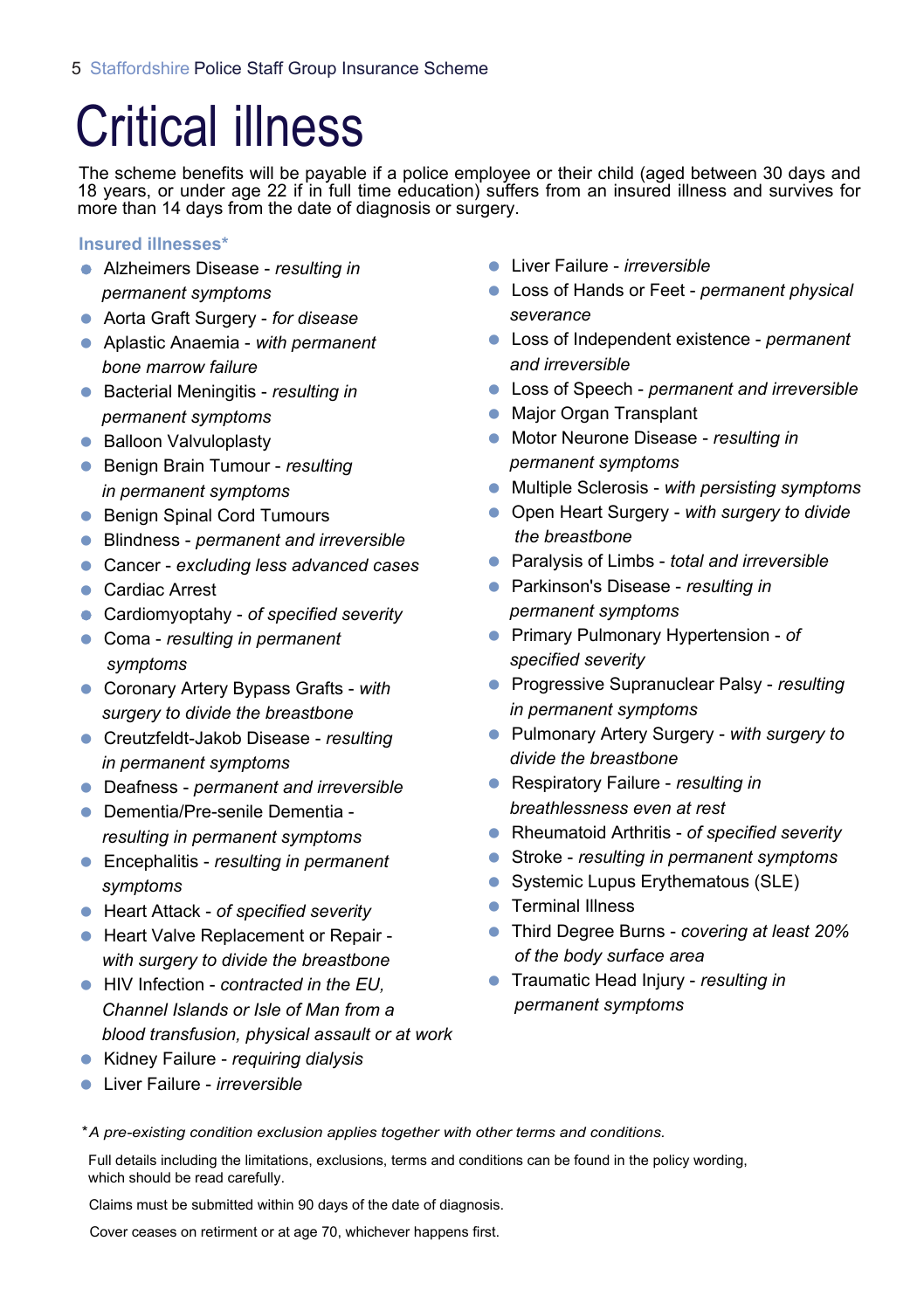## REDARC

The REDARC service aims to support and help members and their families cope with the practical and emotional effects resulting from the diagnosis of a serious illness.

As part of the service, the claimant will automatically be assigned to a member of the REDARC nurse team, who in turn will contact the claimant to introduce the service. In addition to providing ongoing advice and support, the personal nurse adviser may arrange extra help if clinically appropriate, e.g. a one-off home visit from a specialist nurse, a course of physiotherapy, a course of counselling, or similar.

The personal nurse adviser can also put the patient in contact with specialist charities and self-help groups, and give advice on specialist equipment to aid function. These services are provided free of charge.

Website: www.redarc.co.uk

## Sickness benefit

Applicable to police employees only, sickness benefit is payable if, due to ill health, you have been absent from work for 26 weeks and your pay has been reduced.

Payments commence on the 28th day after your pay has been reduced and are payable every 28 days for a maximum of 52 weeks or until you return to work, or leave the employment of the Force, whichever occurs first.

### Sickness benefit

Police employee - £50 per week

**Note: If full pay is reinstated and backdated, benefits received in respect of the applicable period must be repaid to the insurers.** 

Claims are settled by George Burrows and paid direct to the member's bank account.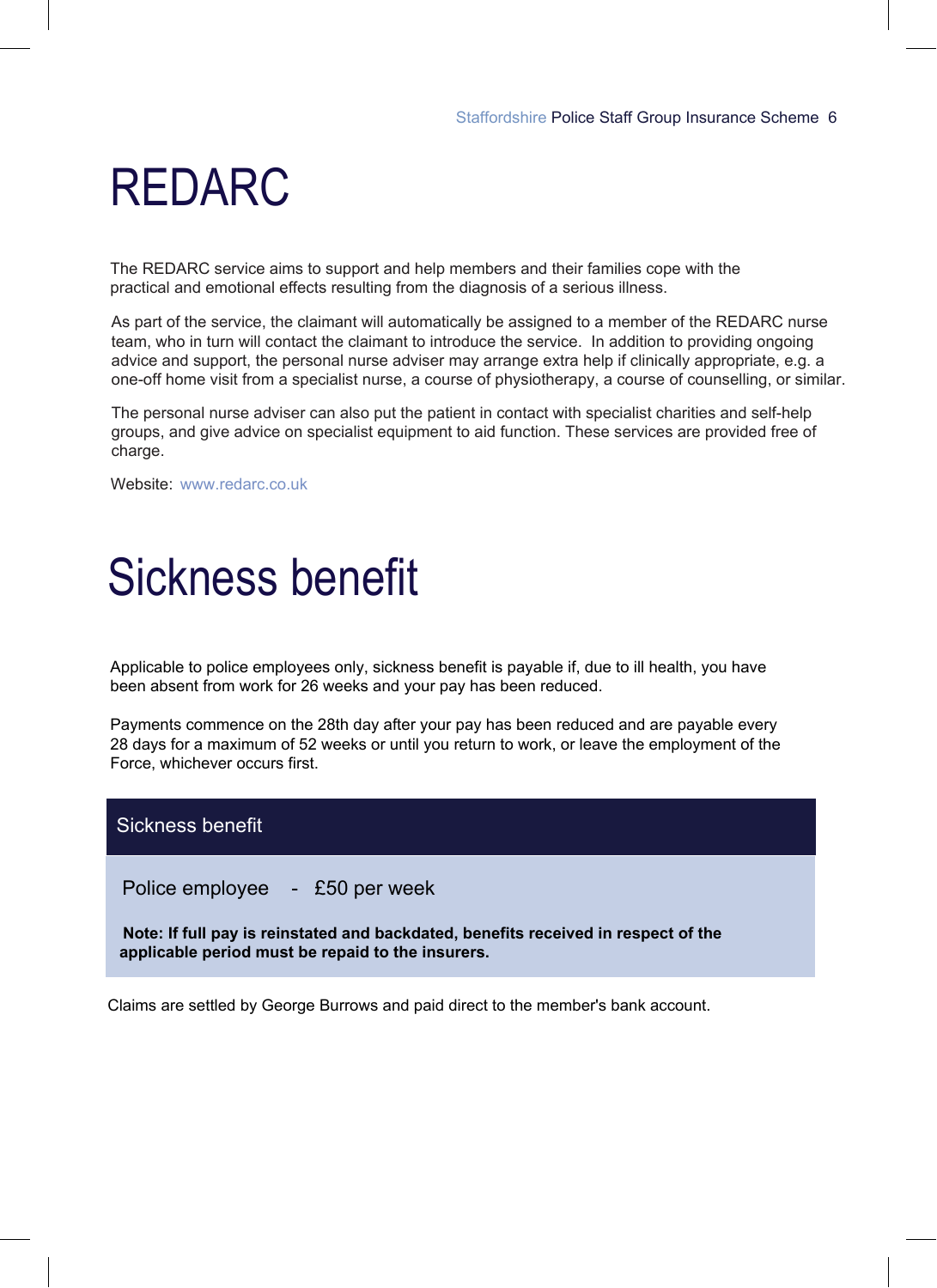## Personal accident

24 hour, worldwide, personal accident cover is provided for police employees only.

### Permanent total disablement (PTD)\*

PTD means disablement which entirely prevents the insured person from attending to any business or occupation for 12 months and which, after that time, is beyond hope of improvement. PTD cover is applicable to disablement caused by bodily injury sustained as a result of an accident.

### **Permanent total loss of sight (in one or both eyes), limb(s), hearing or speech\***

If, as a result of bodily injury sustained from an accident, you suffer permanent total loss of sight, limb(s), hearing or speech, a benefit payment will be made to you.

| Personal accident benefits          |         |
|-------------------------------------|---------|
| <b>Permanent total:</b>             |         |
| <b>Disablement</b>                  | £50,000 |
| Loss of sight in one or both eyes   | £5,000  |
| Loss of hearing in one or both ears | £5,000  |
| Loss of one or more limbs           | £5,000  |
| Loss of speech                      | £5,000  |
|                                     |         |

**Full details of cover, including the limitations, exclusions and terms and conditions can be found in the policy wording, which should be read carefully.**

**\*All occurring within 24 months of the date of the accident.**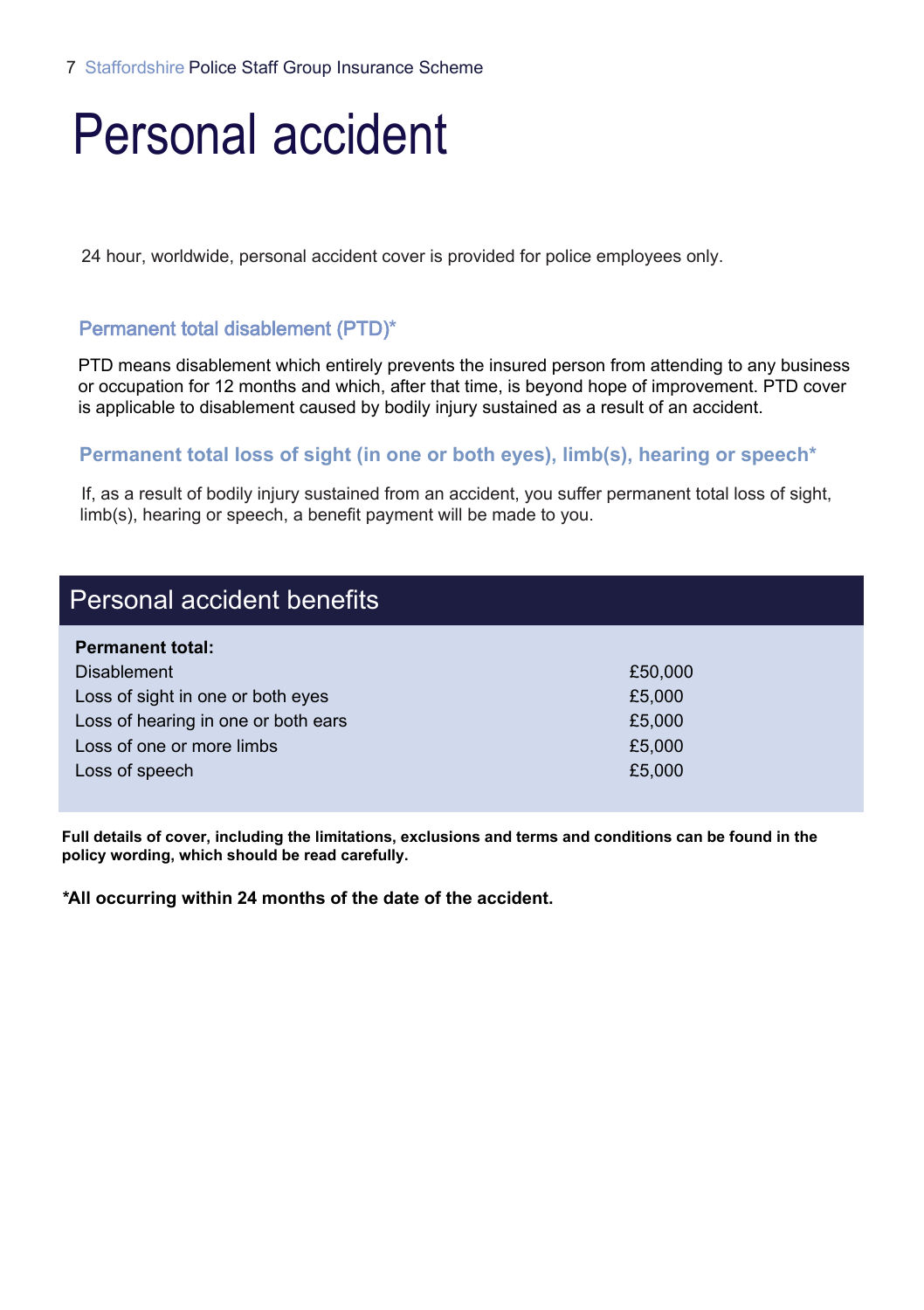### RAC Motor breakdown assistance

Cover is provided for police employees and their subscribing partners. It applies in the event of the mechanical breakdown of a private vehicle\* in which you are a driver or a passenger.

It is important that you read the Key Facts document and we recommend that you retain a copy in your vehicle. Copies of the Key Facts document are available to download from the Federation website. If you have any questions about your cover please contact George Burrows on: **01403 327719** or by email: **info@georgeburrows.com**



**Full details of cover including the limitations, exclusions, terms and conditions can be found in the policy wording, which should be read carefully.** 

### **\*Qualifying vehicles**

A car, motorcyle 49cc or over in the UK or 121cc or over in Europe\*\*, motorhome, minibus fitted with not more than 17 seats including driver, light van, estate car, MPV or 4X4 sport utility vehicle that conforms to the following specification: maximum legal laden weight of 3,500kg (3.5 tonnes), maximum overall dimensions of 6.4 metres length, height 3 metres, width 2.25 metres (all including any load carried).

### What to do if you breakdown

If you breakdown in the UK please call your dedicated Federation number:

### Tel: **0330 159 0277** and quote reference **X807**

### If you breakdown in Europe\*\* call: **00 33 472 43 52 55**

(replace 00 at the beginning with 810 when in Belarus or Russia)

#### **Additional family members**

RAC cover can be extended to include other family members who normally reside with you by payment of an annual additional premium.

You can arrange this cover by calling George Burrows on: **01403 327719**.

\*\*Europe: please refer to page 4 in the policy wording for the list of countries included.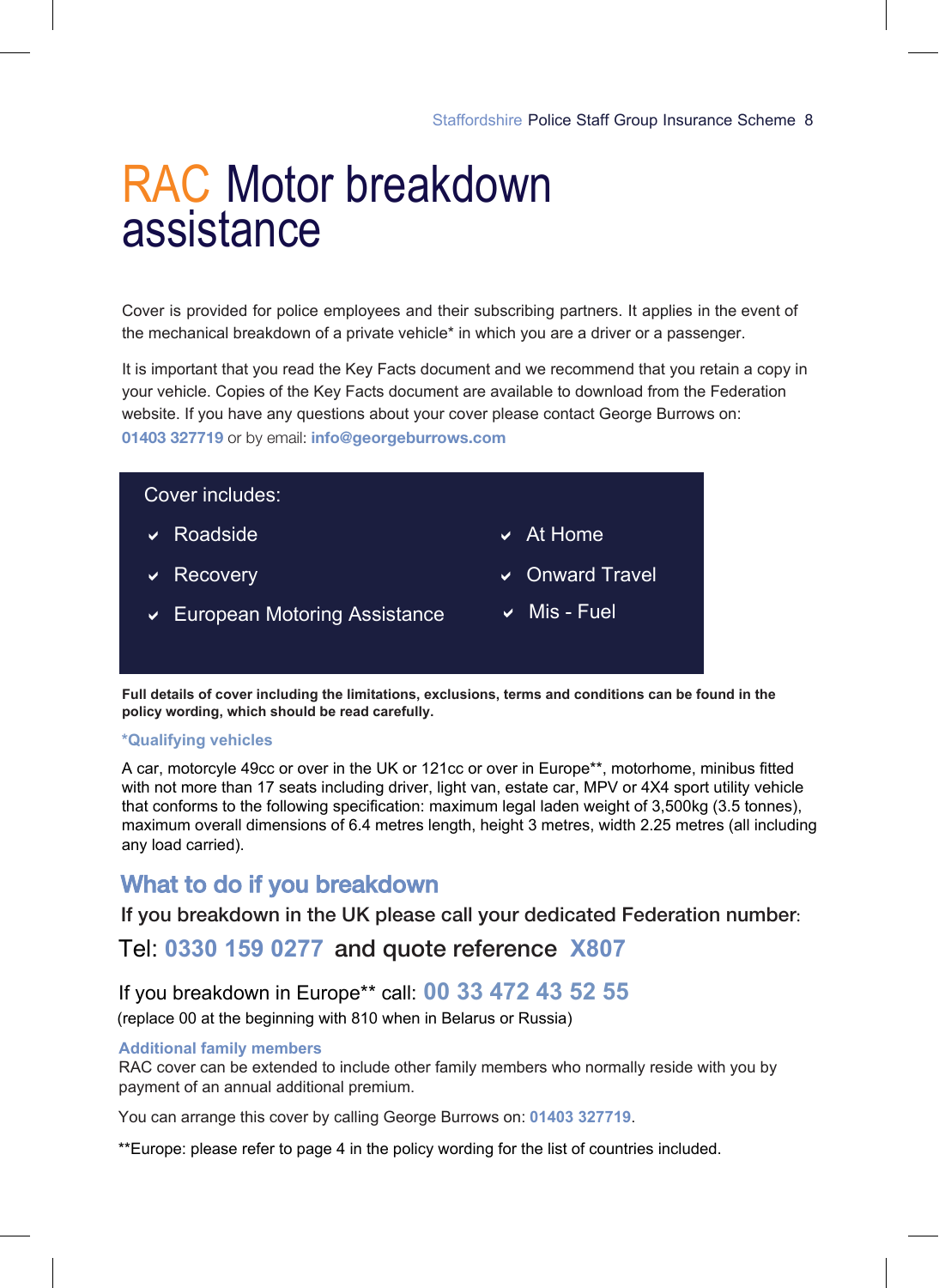# What to do if you have a complaint

George Burrows are committed to delivering the highest standards of customer care. We are always interested in your feedback, should you need to make a complaint, in the first instance you may wish to contact the Staffordshire Police Federation, alternatively you can contact the George Burrows team direct at:

Post: St Mark's Court,

North Street,

Horsham,

West Sussex

RH12 1RZ

Tel: 01403 327719 Email: info@georgeburrows.com

Whilst we will make every effort to maintain the highest standards, we recognise that there may be occasions when we fail to satisfy the particular requirements of our customers. We therefore have in place procedures to investigate and remedy any area of concern.

In such circumstances we promise:

- To try and resolve the complaint within 3 working days and write to you confirming if we have done so;
- To acknowledge any formal complaints promptly;
- To respond fully to your concern or complaint within four weeks or less. If for any reason this is not possible, we will write to you to explain why we have been unable to conclude the matter quickly.

If we have been unable to resolve your complaint in eight weeks, we will write to you explaining the reason as to why this has not been possible. We will also advise you of your right to refer your complaint to the Financial Ombudsman Service (if applicable).

### **Financial Ombudsman Service**

If you still feel that we have not been able to resolve the matter to your satisfaction, after this process you may have the right (subject to eligibility) to refer your complaint to the Financial Ombudsman Service. The address is:

The Financial Ombudsman Service Exchange Tower London E14 9SR

Telephone: 0800 0234 567 (from landline) Telephone: 0300 123 9 123 (from mobile) Email: complaint.info@financial-ombudsman.org.uk

Whether or not you make a complaint to us and/or refer your complaint to the Financial Ombudsman Service, your statutory right to take legal action will not be affected.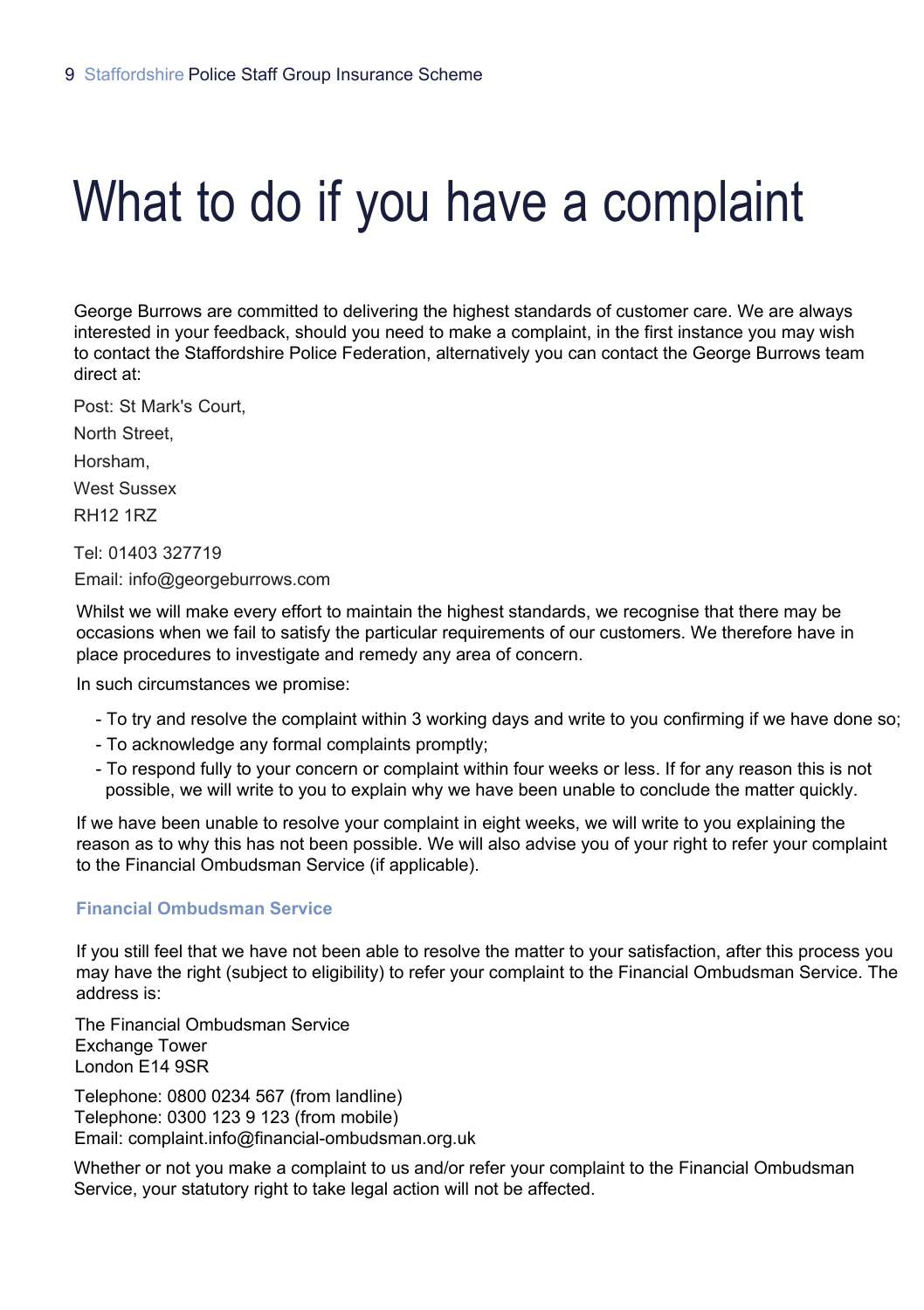## Additional information

#### **Data Privacy**

George Burrows is a trading name of Arthur J. Gallagher Insurance Brokers Limited (Gallagher). We are the data controller of any personal information you provide to us or personal information that has been provided to us by a third party. We collect and process information about you in order to arrange insurance policies and to process claims. Your information is also used for business purposes such as fraud prevention and detection and financial management. This may involve sharing your information with third parties such as insurers, reinsurers, other brokers, claims handlers, loss adjusters, credit reference agencies, service providers, professional advisors, our regulators, police and government agencies or fraud prevention agencies.

We may record telephone calls to help us monitor and improve the service we provide. For further information on how your information is used and your rights in relation to your information please see our privacy policy at https://www.ajg.com/uk/privacy-policy/. If you are providing personal data of another individual to us, you must tell them you are providing their information to us and show them a copy of this notice.

#### **Insurers**

The cover in this scheme is provided by a panel of insurers. A list of insurers is available on request.

#### **Financial ServicesCompensation Scheme (FSCS)**

You may be entitled to compensation from the Financial Services Compensation Scheme ("FSCS") should the insurer be unable to meet its obligations and subject to eligibility. Details of the circumstances in which you can make a claim – and instructions on how to do so – can be found on the FSCS website: http://www.fscs.org.uk. Separately, your insurer and/or you may be covered by a different compensation scheme.

#### **George Burrows**

George Burrows is a group insurance broker who has provided personal protection products to police officers for over 50 years. We are proud to have looked after the group insurance needs of the Staffordshire Police Federation since 1974.

#### **FCA registration**

We are authorised and regulated by the Financial Conduct Authority (FCA). The FCA is the independent watchdog that regulates the provision of financial services. Our registration number is 311786. We are permitted by the FCA to act as a general insurance intermediary, to arrange credit and collect payments. You can check these details by visiting the FCA's website www.fca.org.uk/register

George Burrows is a trading name of Arthur J. Gallagher Insurance Brokers Limited, which is authorised and regulated by the Financial Conduct Authority. Registered Office: Spectrum Building, 7th Floor, 55 Blythswood Street, Glasgow, G2 7AT. Registered in Scotland. Company Number: SC108909 www.ajg.com/uk